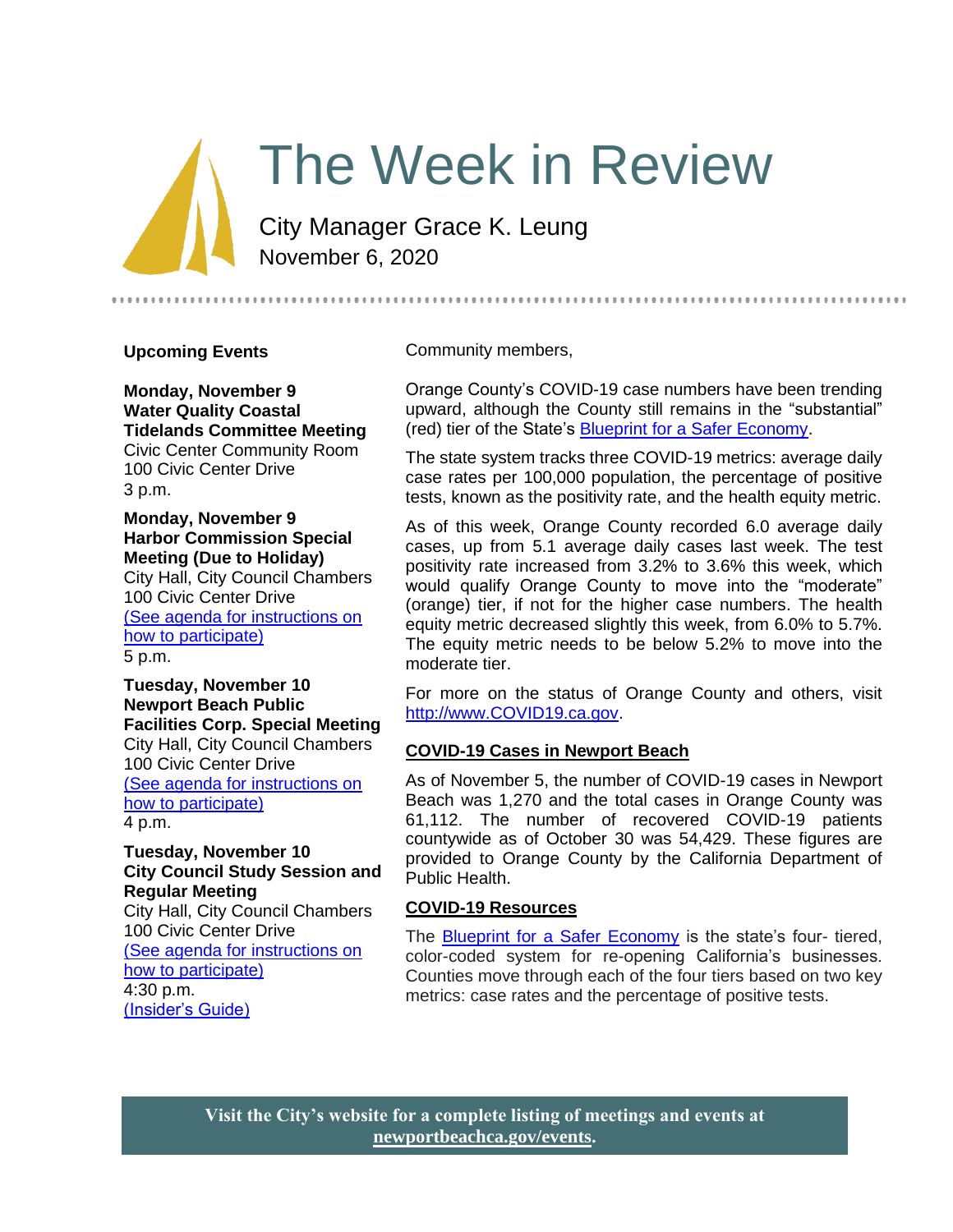**Wednesday, November 11** [Holiday Closure –](https://newportbeachca.gov/Home/Components/Calendar/Event/63693/72) Veterans Day

#### **Thursday, November 12 Zoning Administrator Meeting**

City Hall, City Council Chambers 100 Civic Center Drive [\(See agenda for instructions on](https://newportbeachca.gov/Home/Components/Calendar/Event/60088/72)  [how to participate\)](https://newportbeachca.gov/Home/Components/Calendar/Event/60088/72) 10 a.m.

**Thursday, November 12 City Arts Commission Meeting** Virtual Commission Meeting

[\(See agenda for instructions on](https://newportbeachca.gov/Home/Components/Calendar/Event/58887/72)  [how to participate\)](https://newportbeachca.gov/Home/Components/Calendar/Event/58887/72) 5 p.m.

Moving from tier to tier requires a 21-day wait time and counties will be required to meet the metrics for the next tier for two weeks in a row.

The County of Orange COVID-19 data and information can be found at [https://occovid19.ochealthinfo.com/coronavirus-in-oc.](https://occovid19.ochealthinfo.com/coronavirus-in-oc)

The County of Orange Healthcare Agency's COVID-19 Hotline can be reached at (714) 834-2000, or by email at, [Eteam@ochca.com.](mailto:Eteam@ochca.com) County staff monitors the hotline and email box and answers questions about industry reopening and activity resumption, current guidance and more.

The County maintains a list of FDA-approved testing sites for County residents at [https://occovid19.ochealthinfo.com/covid-](https://occovid19.ochealthinfo.com/covid-19-testing-and-screening)[19-testing-and-screening](https://occovid19.ochealthinfo.com/covid-19-testing-and-screening) for testing information. The SOS Health Center in Newport Beach is an approved community testing site. Call (949) 270-2100 for an appointment.

## **District 1 Virtual Town Hall November 19**

Please join us for a virtual town hall meeting for residents of Council District 1 (Peninsula area) on November 19 from 5-6:30 p.m. via Zoom.

The topics will include Oceanfront Boardwalk safety, recent changes to short-term rental housing regulations enacted by the City Council, the new City fire station near Lido Isle, and the Lido water main replacement project.

[Please register for the Town Hall in advance at this link.](https://zoom.us/webinar/register/WN_vu39EhAeTkWJ-33GOz3nxA)

## **We Want to Hear From You! Visit [NewportTogether.com](http://www.newporttogether.com/)**

Due to the October 2021 State-mandated deadline to submit an adopted Housing Element, the City is currently focused on updating the Housing and Circulation Elements and we need your participation to do that.

On October 20, 2020, the City hosted its first virtual housing workshop via Zoom and conducted several polling activities. These included providing input on which types of housing products (i.e., single-family residences, multi-family structures, etc.) would be best suited for each area of the city, as identified during the *Listen & Learn* efforts in 2019. If you did not make it to that workshop, then don't worry! The same activities have been provided online [here.](https://www.newporttogether.com/virtual_workshop?tool=map#tool_tab) You can register or sign in, access the mapping tool, and drop pins for where you believe the Statemandated 4,834 new housing units should be planned. In addition, you can provide input on which type of housing is best suited for each location.

The next virtual housing workshops are planned for Monday, November 16 and Tuesday, November 17 both beginning at 6 p.m. The entire community is invited and encouraged to participate in the discussion. For more information on the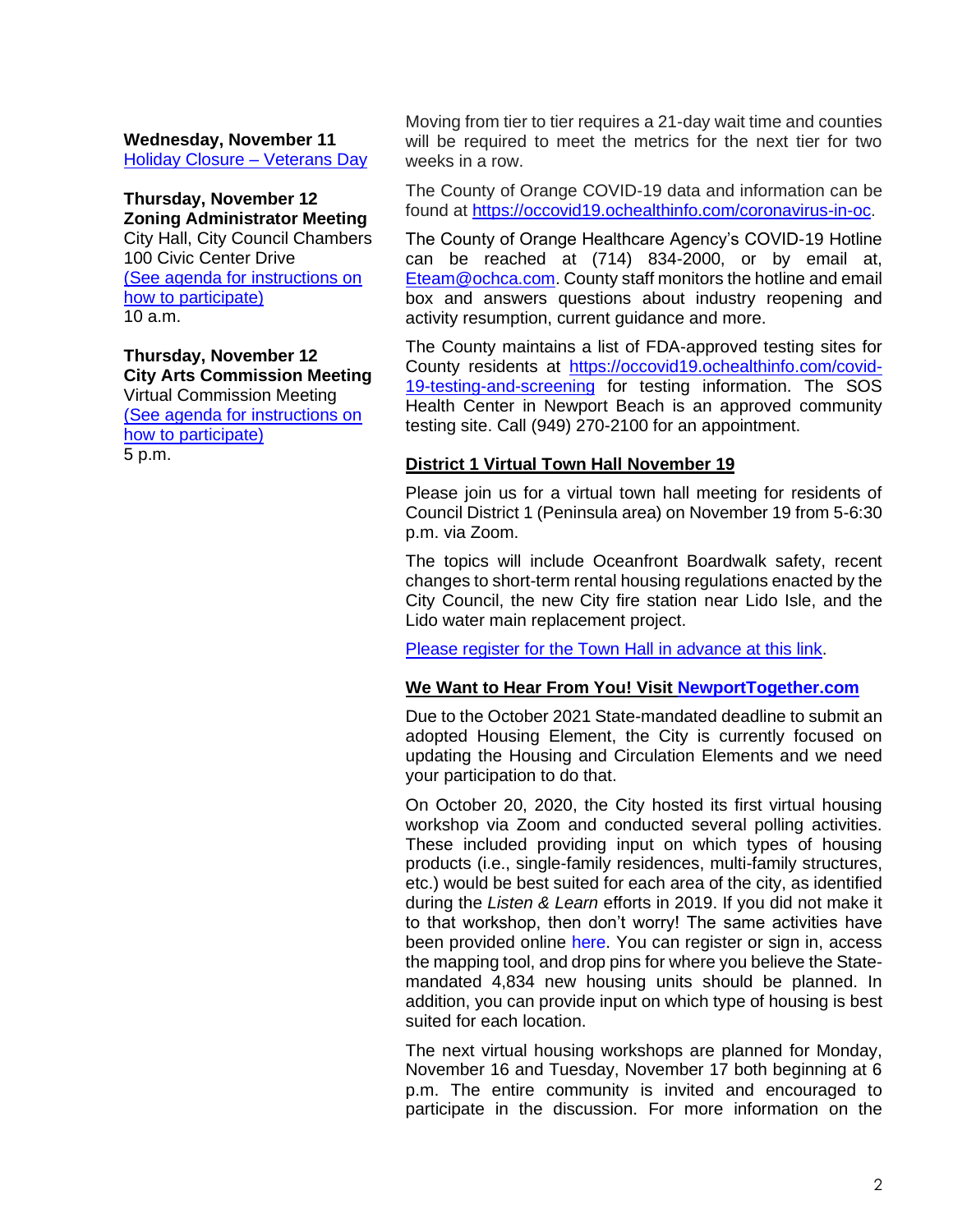upcoming opportunities to get involved and to provide input virtually, please visit [www.NewportTogether.com.](http://www.newporttogether.com/) Be sure to register to stay *informed* and stay *engaged*. The City needs and appreciates your input!

# **Homelessness Update**

Addressing homelessness continues to be a priority in the City's ongoing COVID-19 response, working closely with contractor City Net and regional partners throughout the county and state. The City Net hotline number is (714) 451-6198. Those who call the hotline may leave a detailed voicemail message for themselves or others in need and City Net staff will respond within 48 hours. For immediate assistance call the County's Crisis Prevention Hotline at (877) 7-CRISIS or (877) 727-4747.

Success Stories

- The Homeless Liaison Officer assisted a woman with reuniting with her family in Wisconsin. The woman lost her teaching position due to COVID-19 and could not afford her rent in Newport Beach. The woman's wallet and identification were stolen while she was unsheltered for several weeks. The Homeless Liaison Officer contacted the woman's family to make travel arrangements, collaborated with the Transportation Security Administration at John Wayne Airport to allow her to fly without an ID, and transported her to the airport for her flight.
- A young couple who experienced homelessness in Newport Beach for the past seven months recently rented a room from a family member. They continue to work with the Homeless Liaison Officer, City Net staff, and the Homeless Coordinator for ongoing support, access to job resources, and counseling services.
- The Homeless Liaison Officer reunited a woman with her family in Northern California. The woman fled south during the fires and came to the Orange County beach communities for clean air. Her husband contacted local police departments to locate her and encourage her to return home. After spending several weeks unsheltered in Newport Beach, the woman agreed to contact her husband and reunite with her family.
- A man experiencing homelessness in Newport Beach for two weeks worked with the City's Homeless Liaison Officer to return to his family in Oregon.
- Two people in Newport Beach experiencing homelessness were enrolled into City Net services. City Net staff completed Vulnerability Index Intake Assessments for each. The assessments are used to screen clients to determine proper placement in the County's Continuum of Care system. Some assessment factors include age, health issues, and length of time being unsheltered. Following the assessment, one person is awaiting placement into a detox center and the second is entering a domestic violence shelter. Case managers will follow up with the clients to provide housing assessments and prepare documentation for housing.
- City Net completed two housing assessments for people enrolled in their services. One person is identifying relocation options in Orange County to find affordable housing.
- City Net assisted two people in the Balboa Pier area to access the Electronic Benefit Transfer (EBT) service. The EBT system is used in California for the delivery, redemption, and reconciliation of issued public assistance benefits, such as CalFresh, CalWORKs, and other food and cash aid benefits. Established in 2004, EBT provides up to \$125 a person a month to purchase food.
- With the assistance of City Net, a man staying in a Project Roomkey motel has returned to a sober living home operated by Project Kinship and re-enrolled into a support program. Project Kinship, established in 2014, provides support and training for people impacted by incarceration, gangs, and violence.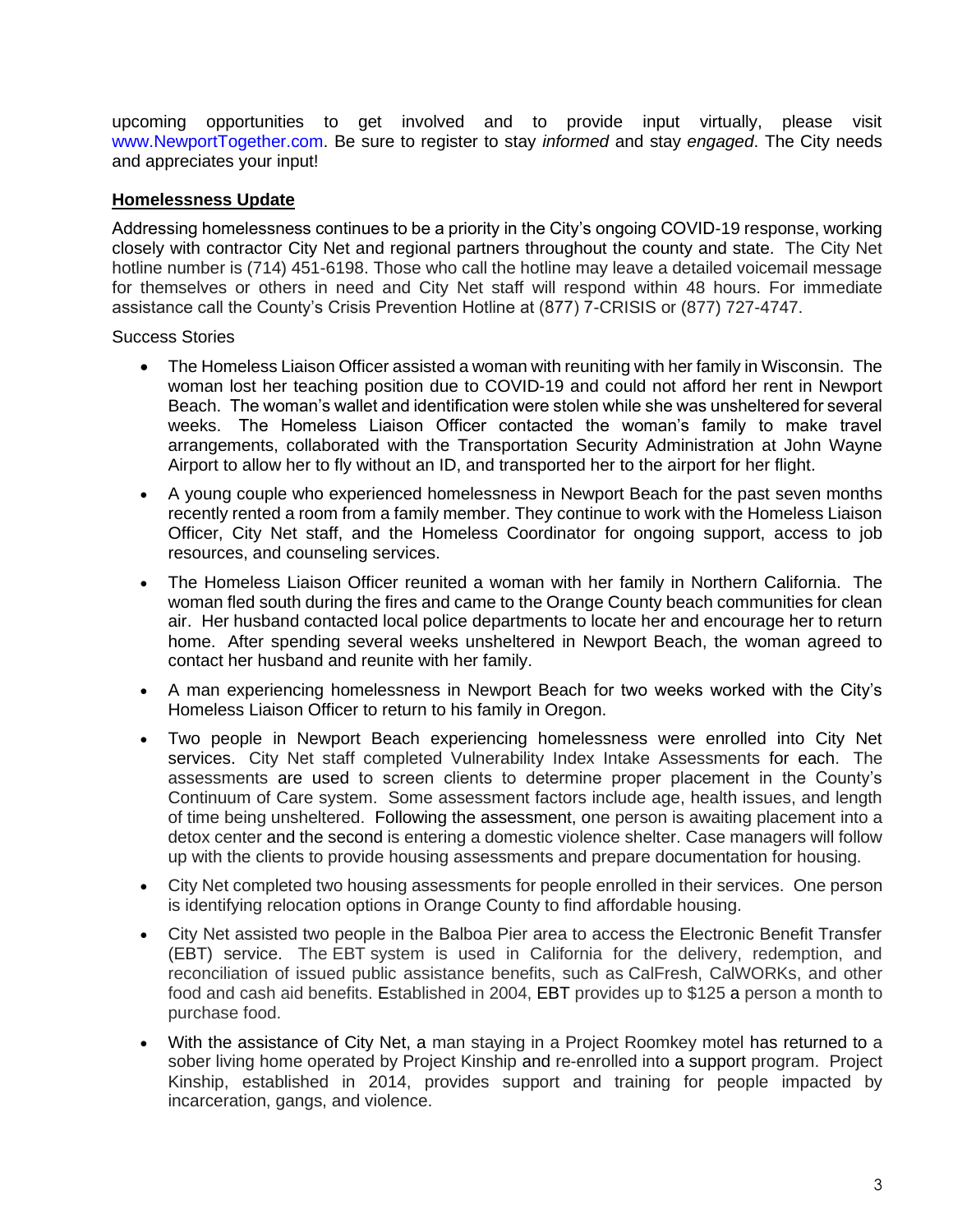• City Net staff continues to provide support and case management to several people sheltering in motels while they await placement into permanent, supportive housing.

Throughout the month of October, 22 military veterans and their families have been housed through the County's Coordinated Entry System. The Coordinated Entry System manages a roster of eligible veterans and works with service providers, such as City Net, to match veterans with housing opportunities. Most of the veterans were placed into the new Placentia Veterans Village, which offers 50 units of permanent, supportive housing.

# **Via Lido Soud & Nord Water Main Replacement Begins**

Construction for the Via Lido Soud & Nord Water Main Replacement project is now beginning. The water mains on Lido Isle were installed in the 1930's and are in need of replacement after almost 90 years of service. These water mains serve water to the individual homes as well as provide fire protection for the island. The contractor is currently working on exploratory potholing work to identify existing utilities or possible trench line obstructions. City crews are also busy performing water test shut-downs in anticipation of the water main installation efforts that are scheduled to start November 12. During these water test shut-downs, inland residents can expect to have intermittent interruptions in water service lasting no longer than an hour. We understand many of you are currently working from home and the construction noise, as well as water service disruptions, can make it difficult. Please know that the Contractor and City crews are trying very hard to keep these disruptions down to a minimum. Should you have any questions regarding this project, please contact either Alfred Castanon or Mike Sinacori at (949) 644-3330.

## **Insider's Guide for the Newport Beach City Council Meeting on November 10, 2020**

Our next City Council meeting is Tuesday, November 10. Items that may be of interest are highlighted below. The entire agenda, and all reports, can be viewed [here.](https://newportbeachca.gov/Home/Components/Calendar/Event/64237/72)

The Newport Beach Public Facilities Corporation meeting will begin at 4 p.m. to discuss proposed financing for the new Fire Station No. 2. A Council Study Session, on the status of the City's General Plan update, will begin at 4:30 p.m. The Council's Regular Meeting begins at 6 p.m., with the following agenda items of note:

On the Consent Calendar:

- An award of contract for phase 2 of the Water Transmission Main Valve project, which replaces large diameter valves that are critical components of our water infrastructure. The \$3 million project will replace 22 valves at various locations and is funded in the Water Enterprise Fund through water rates.
- Consideration of an \$880,000 contract award for the Balboa Crossing Improvement Project. The proposed project would improve and upgrade sidewalks, drainage, pavement, landscaping, and traffic signals on the Balboa Peninsula at 26th and 28th streets.
- Approval of an annual Measure M2 expenditure report. The Orange County Transportation Authority oversees distribution of M2 bond funds, approved by voters in 2006. The City received \$2.6 million in M2 Funds in FY 2019-20.

Current Business includes:

• Potential award of a construction contract and adoption of a financing plan for the new City fire station near Lido Isle. The new Fire Station No. 2, at 28th Street and Newport Boulevard, will replace the current Lido Fire Station No. 2 on 32nd Street, which is nearly 70 years old and does not meet current building codes. The Council will consider a \$6.3 million construction